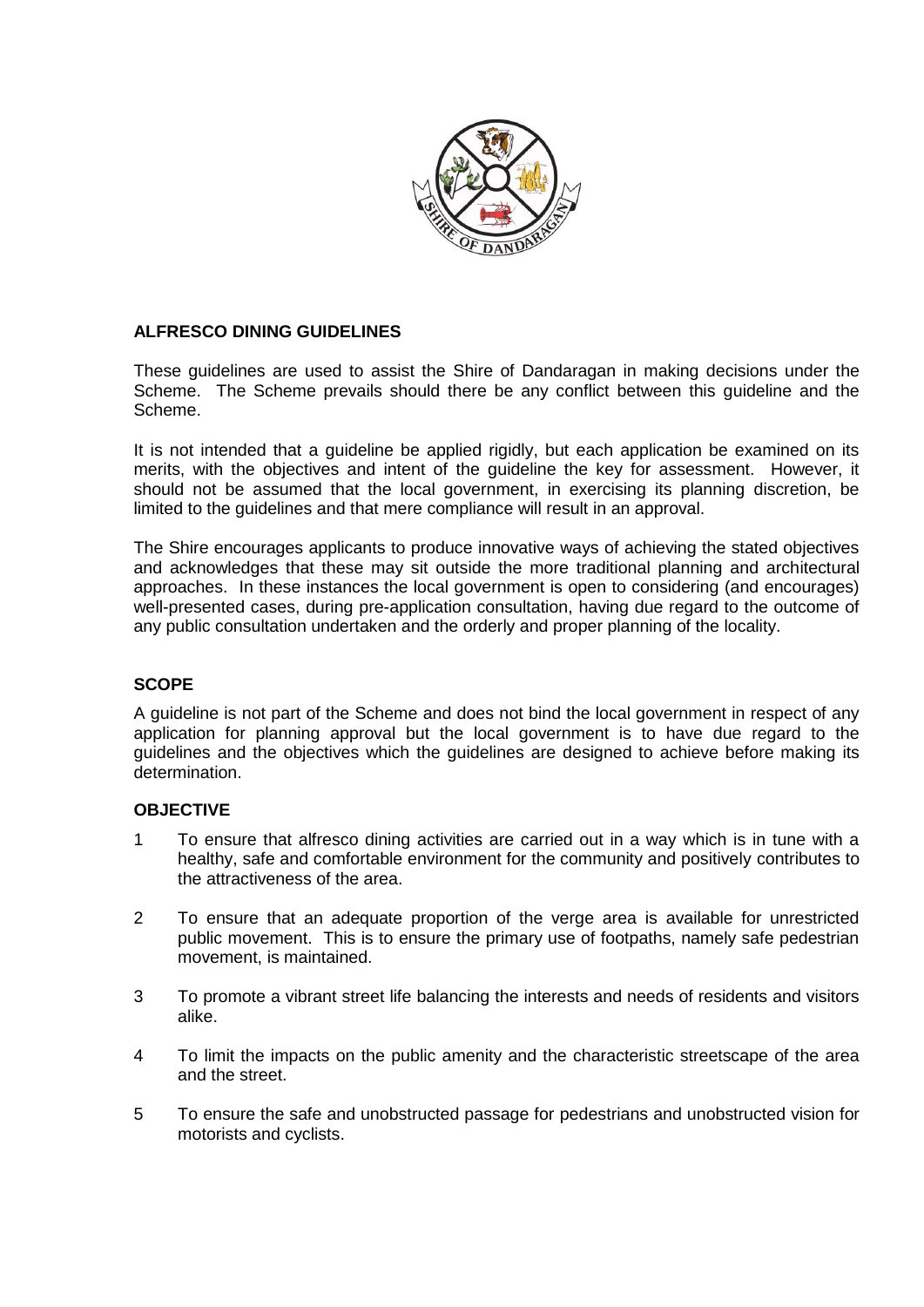# **STATEMENT**

## **General**

- 1.1.1 Taking advantage of the footpath for trade purposes is a privilege not a right. The community expects traders to keep certain common principles.
- 1.1.2 Alfresco dining should only be approved where they are directly associated with an adjacent food establishment or business.
- 1.1.3 Alfresco dining activities shall not, in the opinion of the local government conflict with, or inconvenience, other adjacent businesses.
- 1.1.4 This policy also applies to use areas in pedestrian arcades and other similar "public" places on private property.
- 1.1.5 Public liability insurance cover of \$20 million is required.
- 1.1.6 The applicant is solely responsible for all and any associated costs with the removal, alteration, repair, reinstatement or reconstruction (to the approval of the local government) of the street carriageway, footpath or any part thereof arising from the use of the alfresco area.
- 1.1.7 The local government may seek a contribution towards the upgrading and/or construction of a sealed footpath adjacent to alfresco dining areas.
- 1.1.8 Smoking and the consumption of alcohol (without a permit) on is not permitted.
- 1.1.9 In the event that, in the opinion of the Chief Executive Officer, the alfresco area is not regularly managed in accordance with these guidelines, the Chief Executive Officer may cancel the approval without notice.

### **Site Requirements**

- 1.1.10 Pedestrian movement down the footpath should be safe and unobstructed. All objects and furniture for dining must not obstruct pedestrian movement. A minimum clear footpath width of 1.5 metres shall be maintained in all cases and the local government may specify a greater width in certain cases.
- 1.1.11 All public facilities should be surrounded by 1 metre clear space from alfresco dining activities (street rubbish bins, public seats, bicycle racks etc.).
- 1.1.12 Alfresco dining activities should have a minimum setback of 900mm from the edge of the carriageway/kerbline or nearest edge of adjacent on-street parking bays unless alternate an suitable barrier separating people from vehicles is installed to the satisfaction of the Chief Executive Officer or his delegate.

## **Street Furniture**

- 1.1.13 Street furniture should be well constructed and not a hazard. It should be able to withstand windy conditions, be easily moveable to allow for cleaning of the area and shall not be a vehicle for advertising.
- 1.1.14 All objects and furniture located as part of the dining area are to be readily removable, however where it is demonstrated to the local government that there are positive benefits to the public (refer to Objective 3), more permanent features such as flower boxes, shade sails etc. may be permitted.
- 1.1.15 The placement of appropriate barriers to separate diners and the public generally to be provided by the applicant in accordance with relevant Australian Standards.